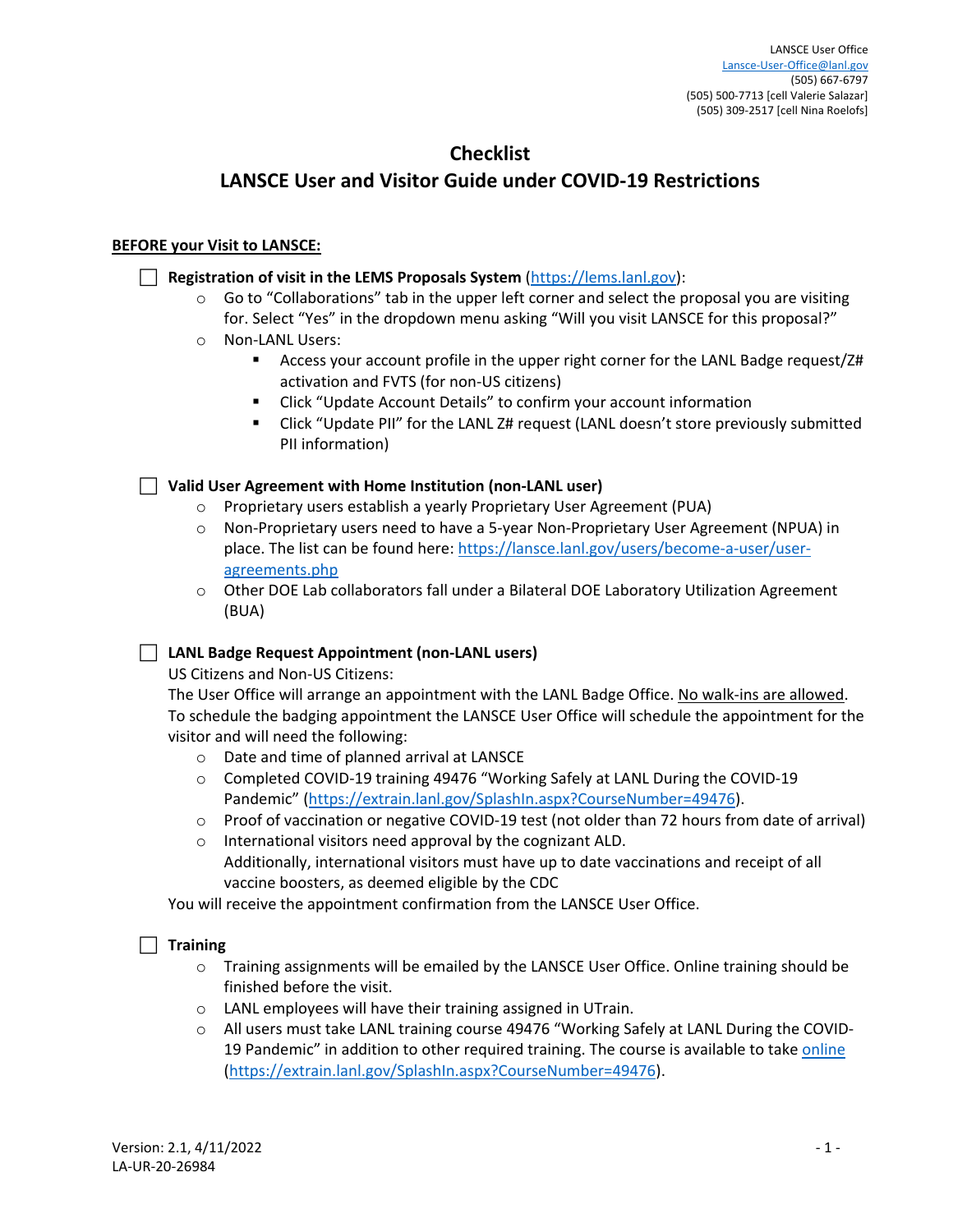# **Remote Experiment Control**

Inform the Instrument Scientist and User Office if remote experiment control is planned.

# **Site Access Authorization by the RLM** (Responsible Line Manager)

**Visitors and guests shall confirm their vaccination status** by presenting their vaccination record card to their host or sponsor. Visitors and guests who are unvaccinated or decline to provide their vaccination status must provide proof of a negative COVID‐19 test conducted within three (3) days prior to their arrival on‐site. Visitors and guests who have not provided confirmation of vaccination will be treated as unvaccinated.

- o **Unvaccinated Out‐of‐State travelers** meaning an individual has either not been vaccinated or that it has not yet been 14 days or more since the individual received the last required dose in their vaccine series – need to quarantine in accordance with LANL guidelines (LANL Policy POL1201‐6). If they receive a **negative result** from a test on the 6th day, individuals should continue to self‐isolate for the full 7 days before coming onsite. Note: The Laboratory will not provide COVID‐19 testing.
- o **Out‐of‐State users** who have been **fully vaccinated** for COVID‐19 —meaning that it has been at least two full weeks since the receipt of the last dose of vaccine — are not required to self-isolate before coming on-site upon arrival to the state. The RLM may verify that users have been fully vaccinated through review of their properly completed vaccination card. Instructions to voluntarily provide a copy of the vaccination card via secure file transfer:
	- Go to https://transfer.lanl.gov
	- For recipients enter: vsalazar@lanl.gov
	- Ensure that the name put for 'sender' matches the name you supplied on the registration form
	- Give your files meaningful names, such as "Bob\_Johnson\_COVID-vaccinationcard.pdf"
	- Follow the instructions at transfer.lanl.gov
- o **International travelers** must have up to date vaccinations and receipt of all vaccine boosters, as deemed eligible by the CDC.
- o **In‐state users or LANL employees** email p‐2rlm@lanl.gov or p3managers@lanl.gov requesting site access for the experiment time and using the Google Form Onsite Log.

# **FIRST DAY Onboarding and Check‐in Procedures:**

# **Daily Health Screening Self‐Assessment Checklist**

Before coming on‐site each day, all workers must perform a daily health screening (available from the COVID-19 web hub: https://www.lanl.gov/updates/covid-19-updates-info.shtml)

# **Badging and Gate Access (Non‐LANL users):**

- o US Citizens and Non‐US Citizens must proceed to the LANL Badge Office/Foreign Visits Office (Otowi Building, TA‐3, Bldg. 261, Ph.: 505‐667‐6901) to receive their badge at the scheduled appointment time.
- o Notify the LANSCE User Office staff (505‐667‐6797) of their arrival at TA‐53/LANSCE.
- o After passing the guard gate, proceed to Building 7.

# **Check‐In Procedures in Building 7:**

o Temperature check and washing hands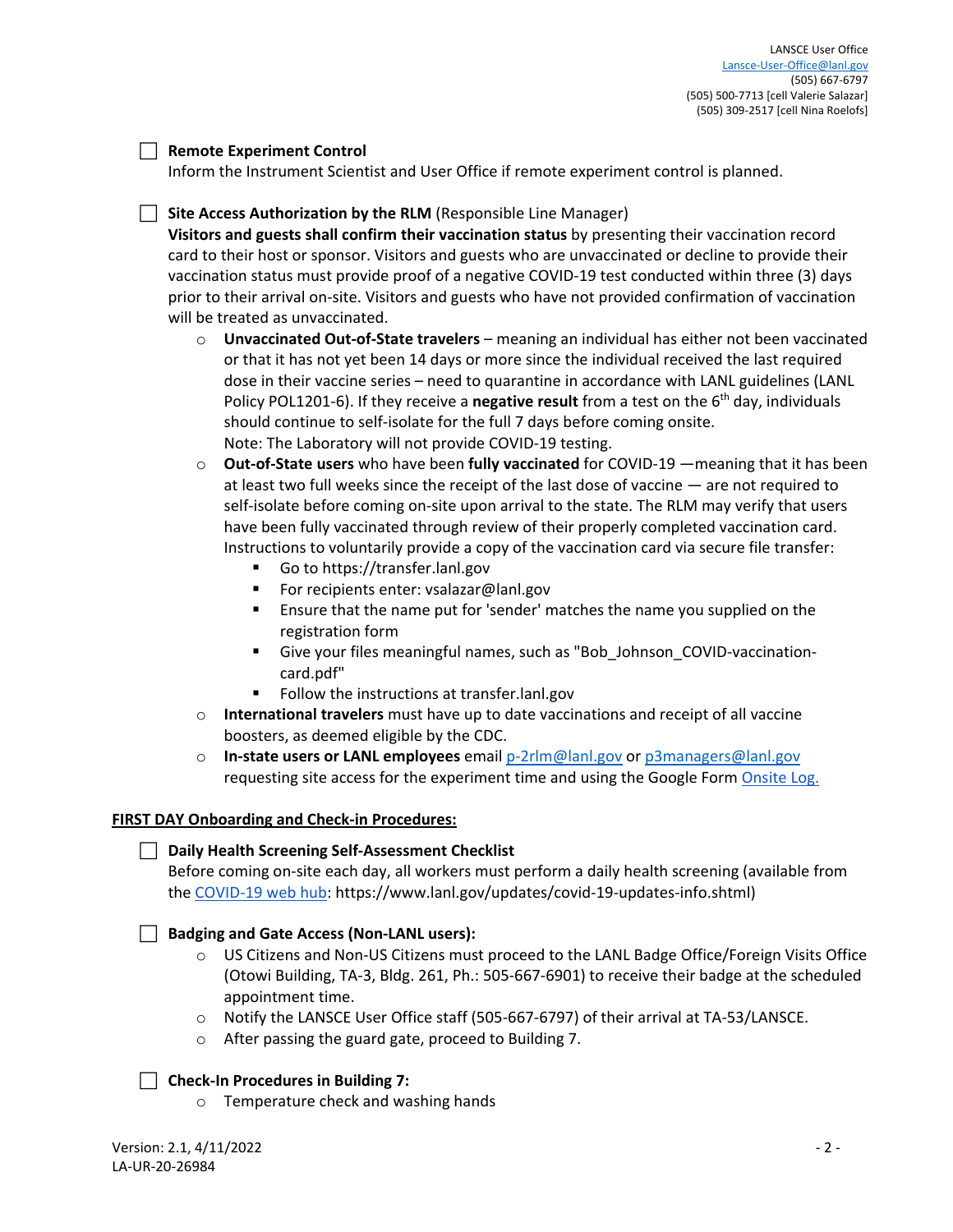- o Issuing of dosimetry (TLD and TED)
- o Issuing of CryptoCard if remote experiment control is planned
- o Onsite Training of non‐LANL users
- o Check into the Sample and Security System

#### **Safety and Security Briefing**

LANL Policy POL1201‐6 requires that before visitors come onsite, the sponsoring LANL employee/Instrument Scientist will brief the visitors and guests on the COVID‐19 Safety Protocols to ensure the safety of the visitor and LANL staff.

The regular Safety and Security Briefing by the POC will follow at the flight path.

#### **DAILY WORK at LANSCE:**

# **Daily Health Screening Self‐Assessment Checklist**

Before coming on‐site each day, all workers must perform a daily health screening found on the COVID‐19 Hub (https://www.lanl.gov/updates/covid‐19‐updates‐info.shtml) Inform the **COVID‐19 Hotline (505) 606‐2667** if answering "yes" to any of the questions.

# **Occupancy Limits and Building Access:**

Visitors need to follow all signage and mandated occupancy limits at the flight paths and beam areas. Building access is limited to Building 7 and the flight path area.

# **PPE and Cleaning/Sanitizing:**

 $\circ$  Masks/face coverings are not required for fully vaccinated users and visitors. Individuals who are not fully vaccinated must wear a face mask while indoors. Regardless of vaccination status, close contact exposures must wear effective face masks for 10 days after exposure when onsite, and individuals who are released from isolation prior to the 10 day period by the COVID‐19 Hotline because they meet the CDC requirements must wear effective face masks for the remainder of the 10‐day period. Those who are unvaccinated are required to wear a face mask/covering at all times while indoors and outdoors.

Acceptable masks are KN95s, three‐layered disposable masks, and cloth face masks. Cloth masks must have at least two layers of washable, tightly woven, breathable fabric (such as cotton). All face masks must cover the nose, mouth and chin and fit snuggly against the sides of the face. Masks with exhalation valves or any other openings are not acceptable. Neck gaiters and bandanas are unacceptable masks. N95 masks are also acceptable for use. N95s are available for certain on‐site activities based on an industrial hygiene evaluation.

- o Gloves are encouraged.
- $\circ$  Disinfect any joint use workspace and tools, computers and surfaces frequently.
- o Frequent 20 second handwashing with soap and water is recommended.

# **Social Distancing**

Social distancing of 6 ft. by unvaccinated users needs to be maintained when possible. When it is not possible to safely perform the work, LANL protocol OSH-ISH\_QTG-030 Verbal Screening and